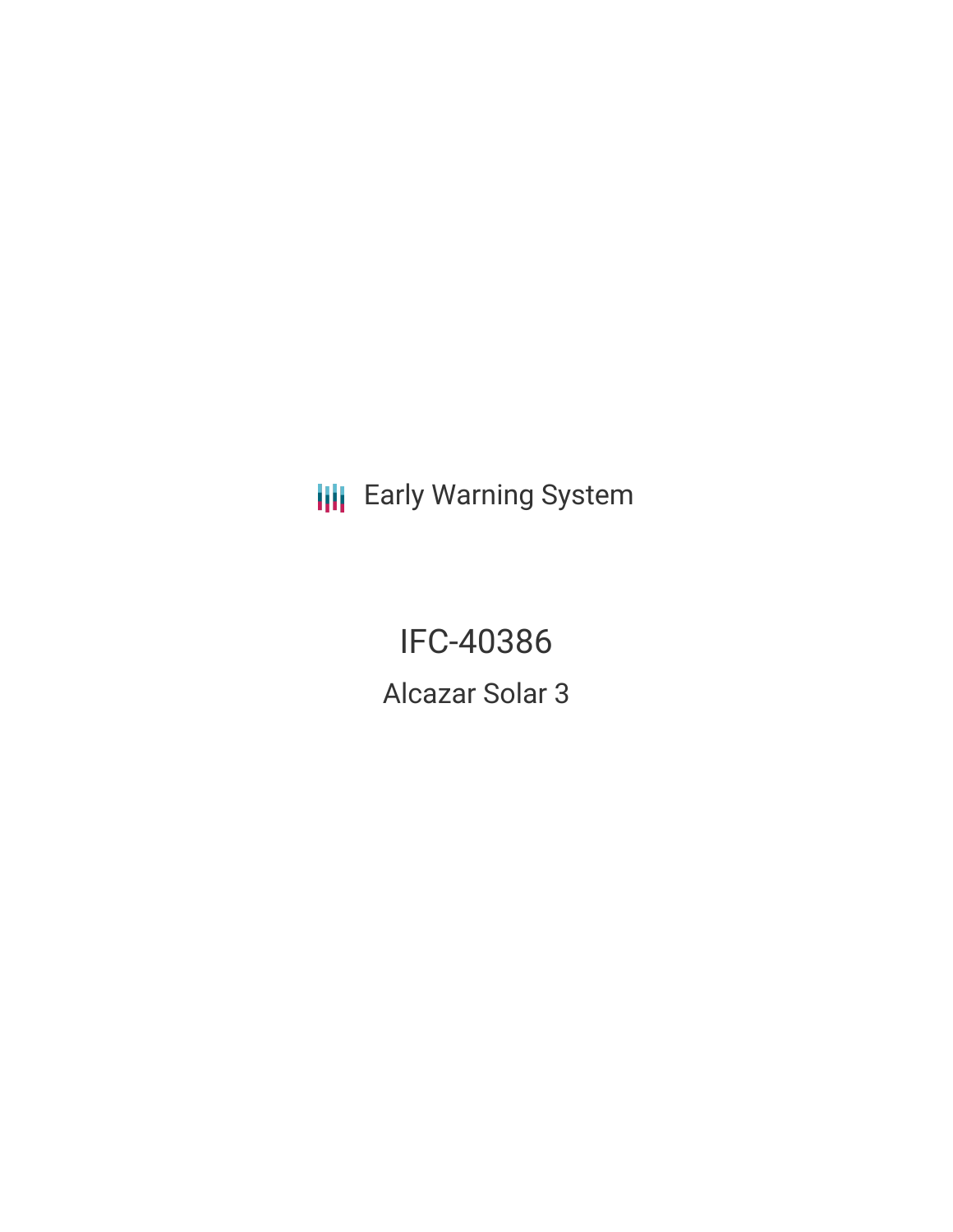| <b>Countries</b>               | Egypt                                   |
|--------------------------------|-----------------------------------------|
| <b>Financial Institutions</b>  | International Finance Corporation (IFC) |
| <b>Status</b>                  | Proposed                                |
| <b>Bank Risk Rating</b>        | B                                       |
| <b>Borrower</b>                | <b>HORUS SOLAR ENERGY S.A.E</b>         |
| <b>Sectors</b>                 | Energy                                  |
| <b>Investment Amount (USD)</b> | \$15.00 million                         |
| <b>Project Cost (USD)</b>      | \$75.00 million                         |
|                                |                                         |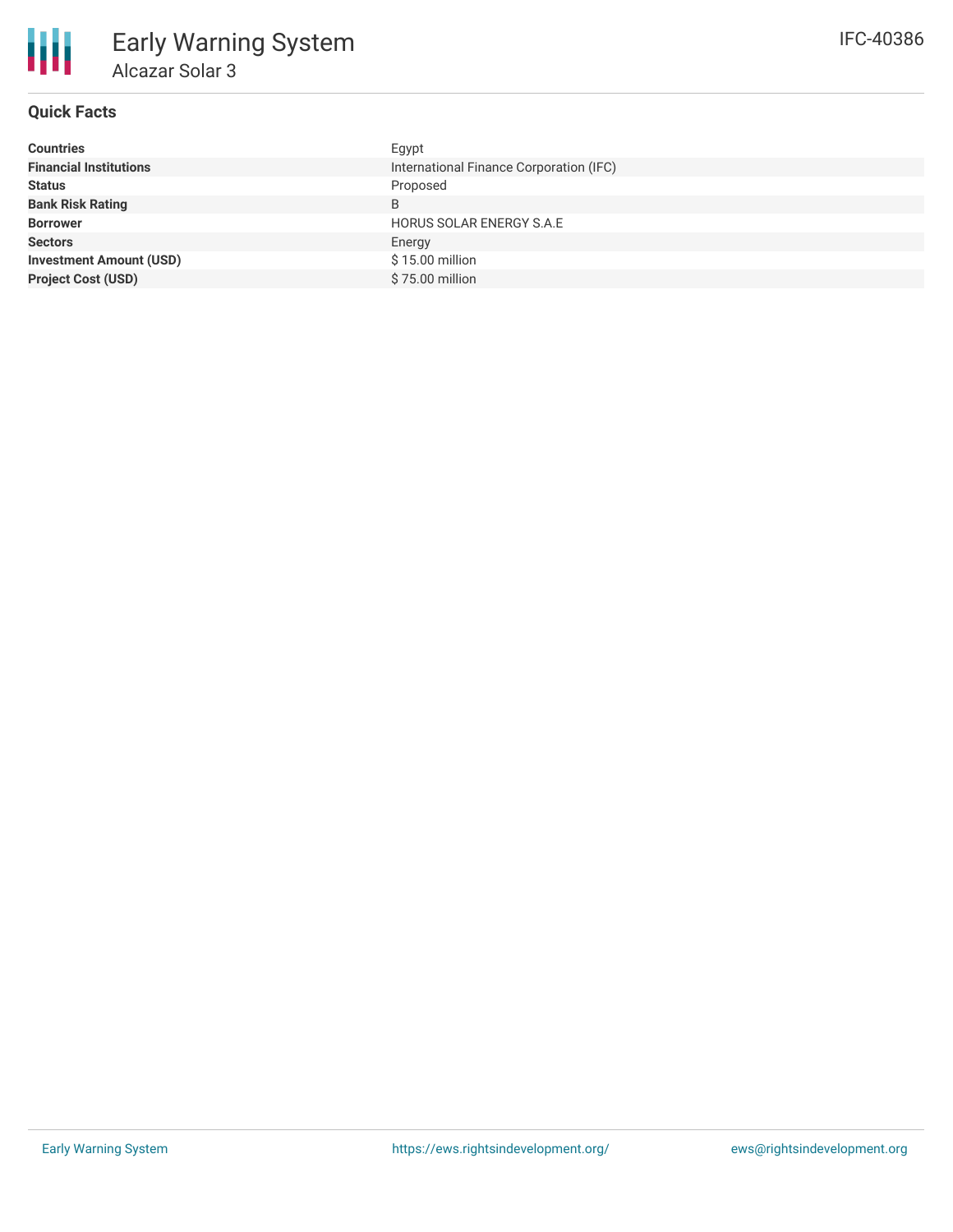

# **Project Description**

The project is a greenfield 50 MW photovoltaic (PV) plant being developed by Alcazar Energy (" the sponsor"). The sponsor will own the project company "Horus Solar Energy SAE". Horus Solar Energy S.A.E. is 99.99999% owned by Alcazar Energy Partners Limited (Alcazar), and 0.00001% owned by Cabli Power Cables Manufacturing S.A.E. The Engineering, Procurement & Construction (EPC) Contractor will be an EPC joint venture (EPC JV) between TSK and Enviromena, who will also undertake the role of the Operations and Maintenance (O&M) contractor for this project. Enviromena were established in Abu Dhabi in 2007, as the first downstream solar company in the Middle East and North Africa. TSK was established as a public company in 1986 and began working in the solar PV field in 2006. It has participated in projects with a capacity of 400MW in PV. The total project cost is up to US\$ 70-75 million with an IFC A loan of up to US\$ 15 million and syndications of up to US\$ 42.3 million, and the balance coveredsubby equity.

The project will be located within Egypt's New and Renewable Energy Agency (NREA)'s 37.5 km 2 Benban 1.8 GW PV solar park comprising 39 separate PV plots, situated 12 km west of the nearest village (Benban), and 15 km west of the Nile River. It is close to the Luxor-Aswan road, 40 km northwest of Aswan city, in the Aswan Governorate of Upper Egypt. The project capacity is approximately 64.03 MWp (DC) for a 50 MW inverter nominal power (AC) and occupies a 0.98 km 2 plot (SBN 29-4) in the Benban PV solar park. The Benban PV solar park is being constructed on open desert land that is owned by NREA. All of the 39 PV development sites are greenfield, and none have begun full construction. One project has started preliminary works and constructed some basic facilities on the site including office, dispensary, workers resting area, and installed underground septic tanks, none of which are yet operational. The area is mainly flat, with sand and gravel dunes, and with no notable natural vegetation and no human activities.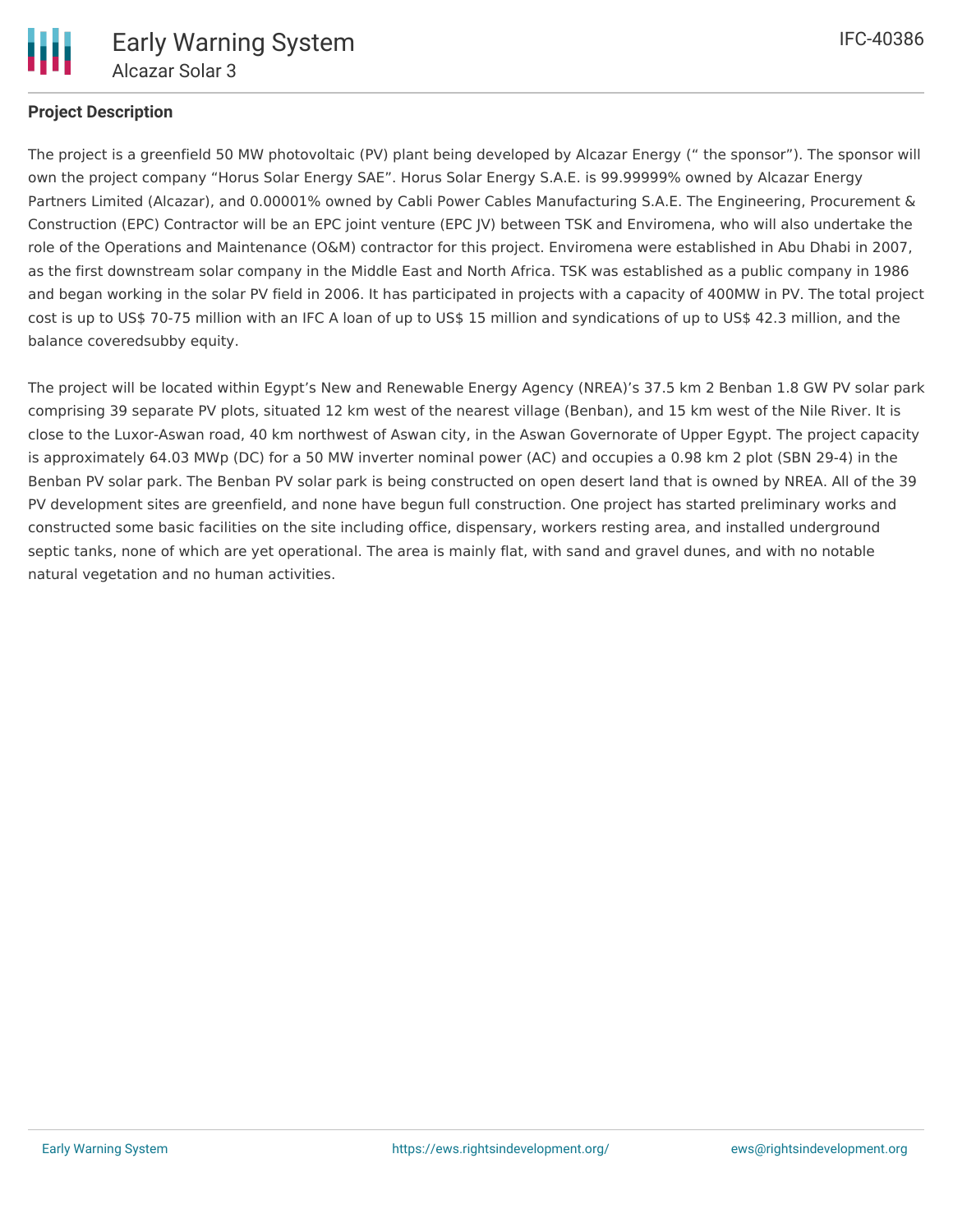### **Investment Description**

• International Finance Corporation (IFC)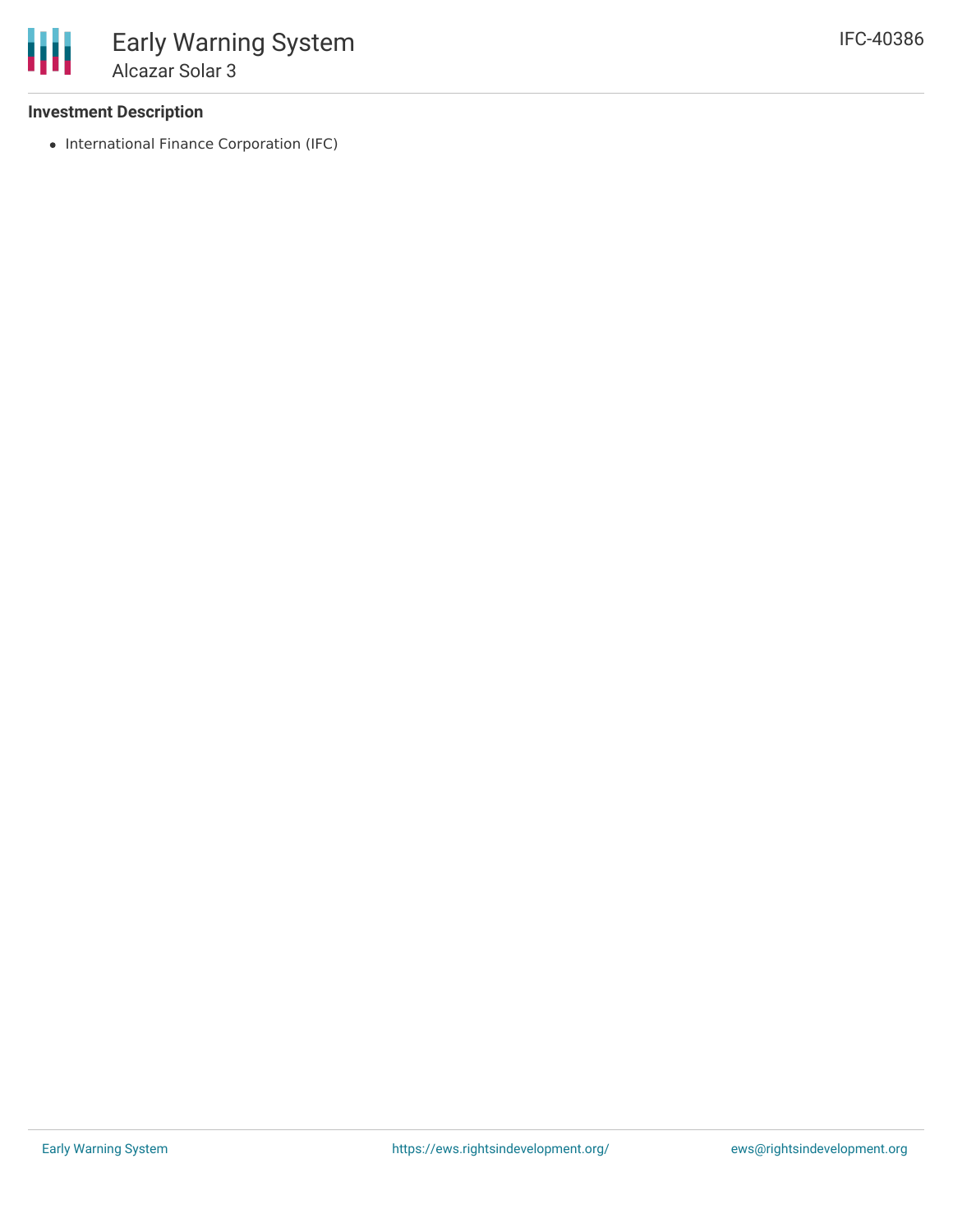# **Contact Information**

#### ACCOUNTABILITY MECHANISM OF IFC

The Compliance Advisor Ombudsman (CAO) is the independent complaint mechanism and fact-finding body for people who believe they are likely to be, or have been, adversely affected by an IFC or MIGA- financed project. If you submit a complaint to the CAO, they may assist you in resolving a dispute with the company and/or investigate to assess whether the IFC is following its own policies and procedures for preventing harm to people or the environment. If you want to submit a complaint electronically, you can email the CAO at CAO@worldbankgroup.org. You can learn more about the CAO and how to file a complaint at http://www.cao-ombudsman.org/